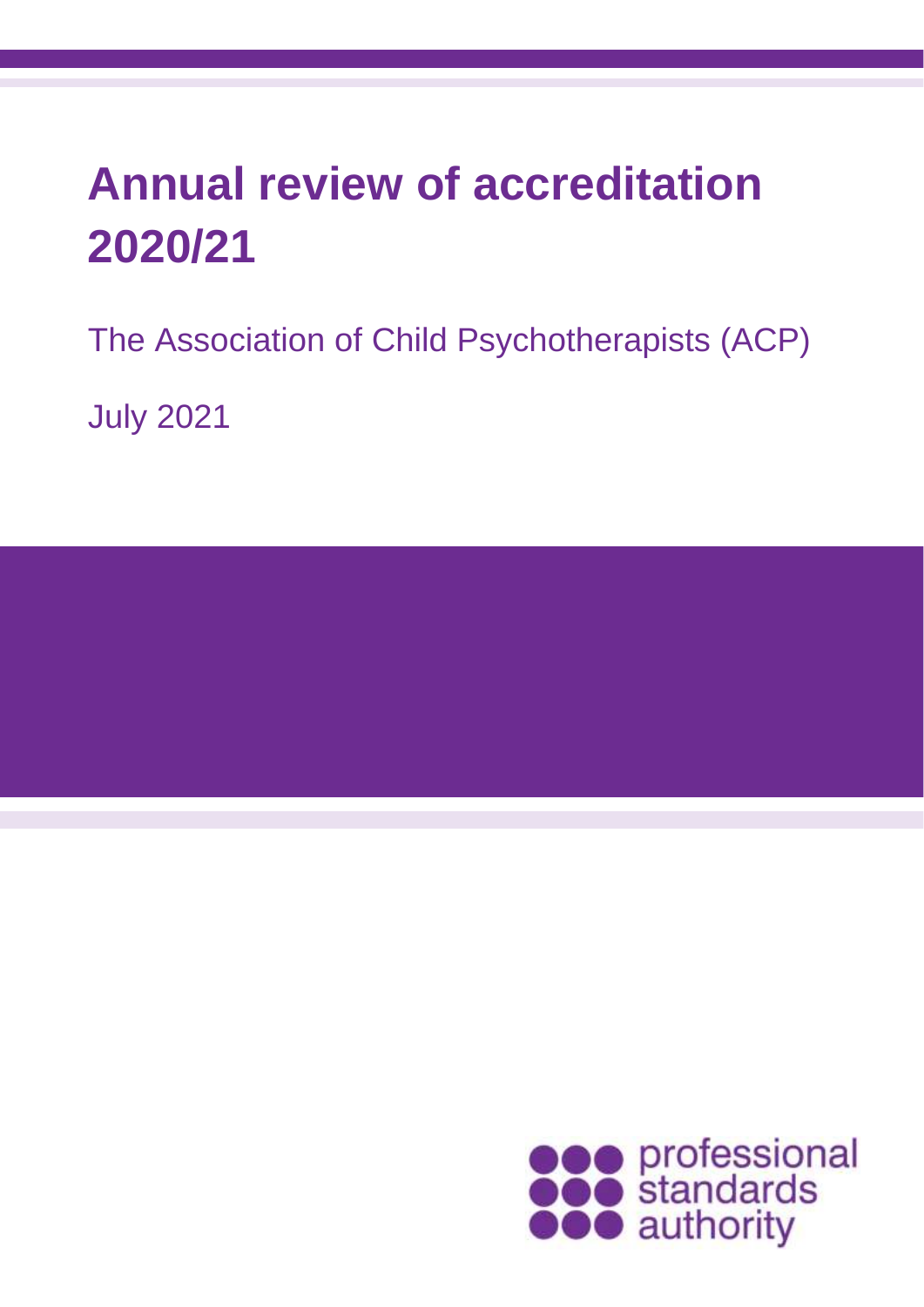# **Contents**

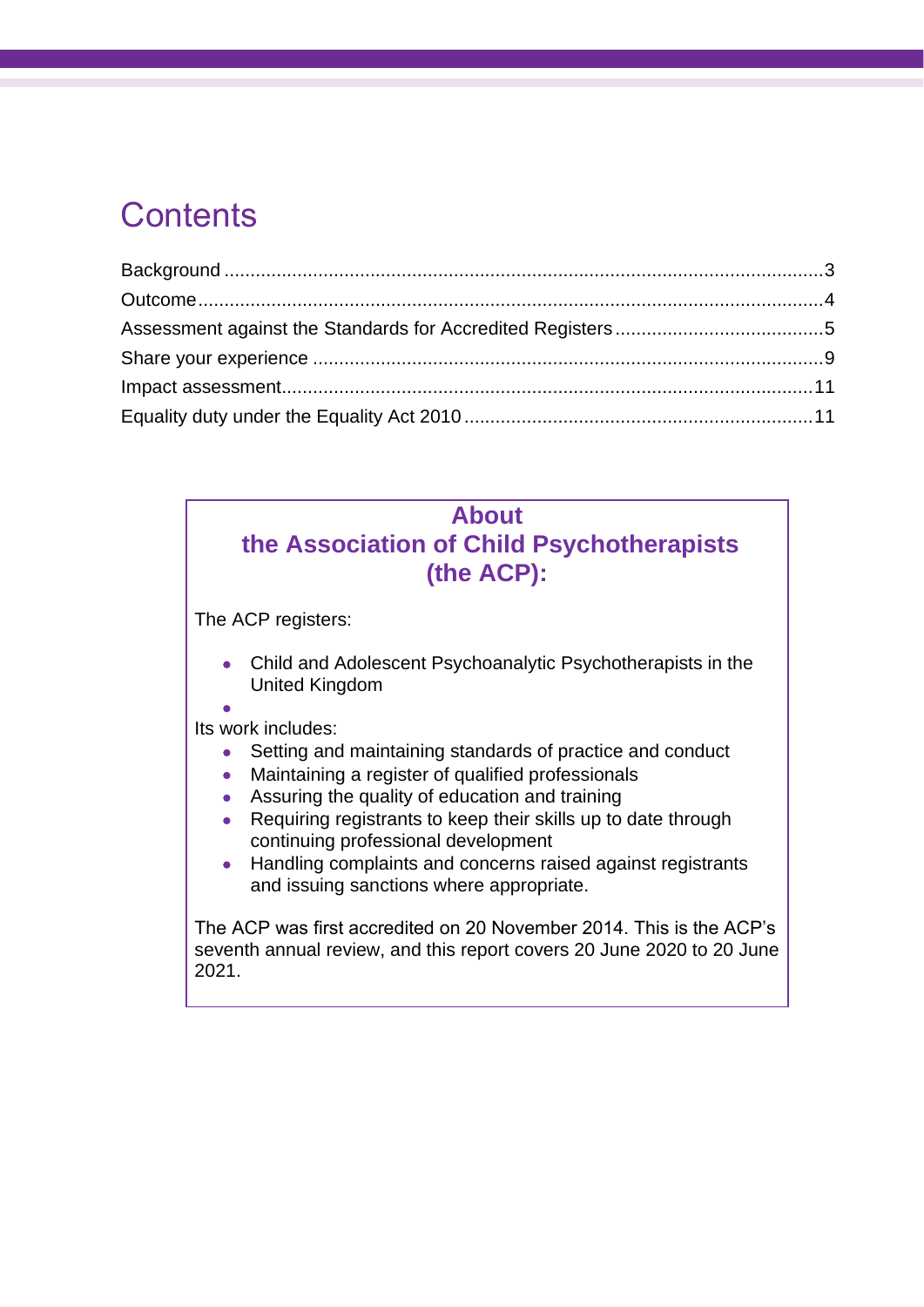# <span id="page-2-0"></span>**Background**

The Professional Standards Authority accredits registers of people working in a variety of health and social care occupations not regulated by law. To be accredited, organisations holding such registers must prove that they meet our demanding [Standards for Accredited Registers](https://www.professionalstandards.org.uk/accredited-registers/about-accredited-registers/our-standards) (the Standards). Accreditation is reviewed every 12 months.

Accreditation can be renewed by a Moderator in cases where all Standards are evidenced to be met. A Moderator can issue Recommendations and note Achievements.

Where concerns do exist, or information is not clear, a targeted review will be initiated by a Moderator. The outcome of this review is assessed by an Accreditation Panel, who can decide to renew accreditation, renew accreditation with conditions, suspend accreditation or remove accreditation. Panels may also issue Recommendations and note Achievements.

- **Condition** Changes that must be made within a specified timeframe to maintain accreditation
- **Recommendation** Actions that would improve practice and benefit the operation of the register, but do not need to be completed for compliance with the Standards to be maintained. Implementation of recommendations will be reviewed at annual renewal
- **Achievement** Areas where a register has demonstrated a positive impact on one of the four pillars of the programme: protection, choice, confidence and quality.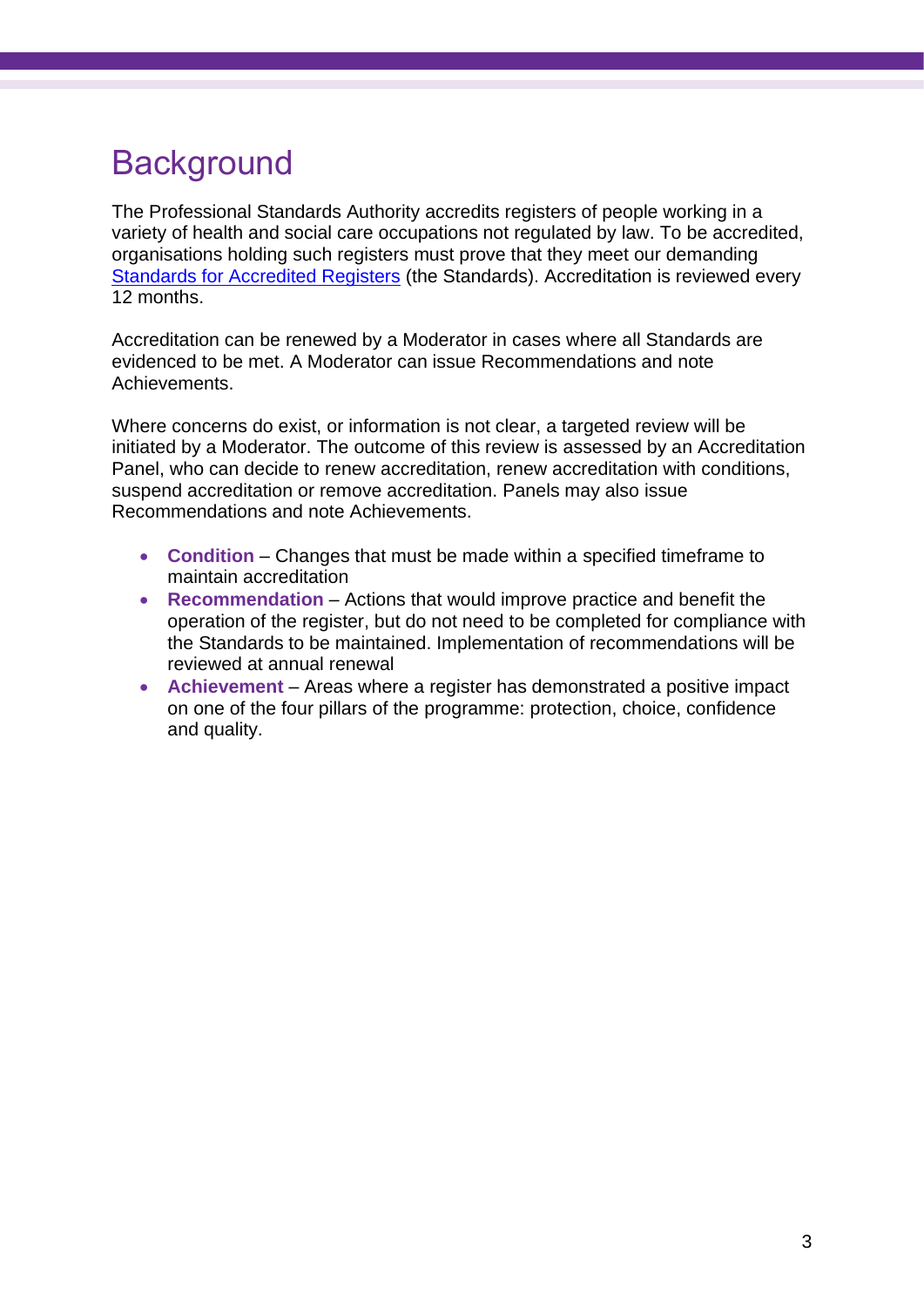# <span id="page-3-0"></span>**Outcome**

Accreditation for the ACP was renewed for the period of 20 June 2021 to 20 June 2022.

Accreditation was renewed a Moderator following a review of evidence gathered by the Accreditation team and supplied by the ACP.

The following Recommendations were issued to be implemented by submission of annual renewal documentation:

- **1.** The ACP should consider explaining in the plain-English summary of its Disciplinary Procedure that Disciplinary Panel decisions may be 'set aside' in exceptional circumstances. (Paragraph 11.9)
- **2.** The ACP should consider how it can highlight its profile to ensure that employers and service users are aware of the ACP's public protection role and routes for raising concerns. (paragraph 11.12)

This report provides detail supporting the outcome.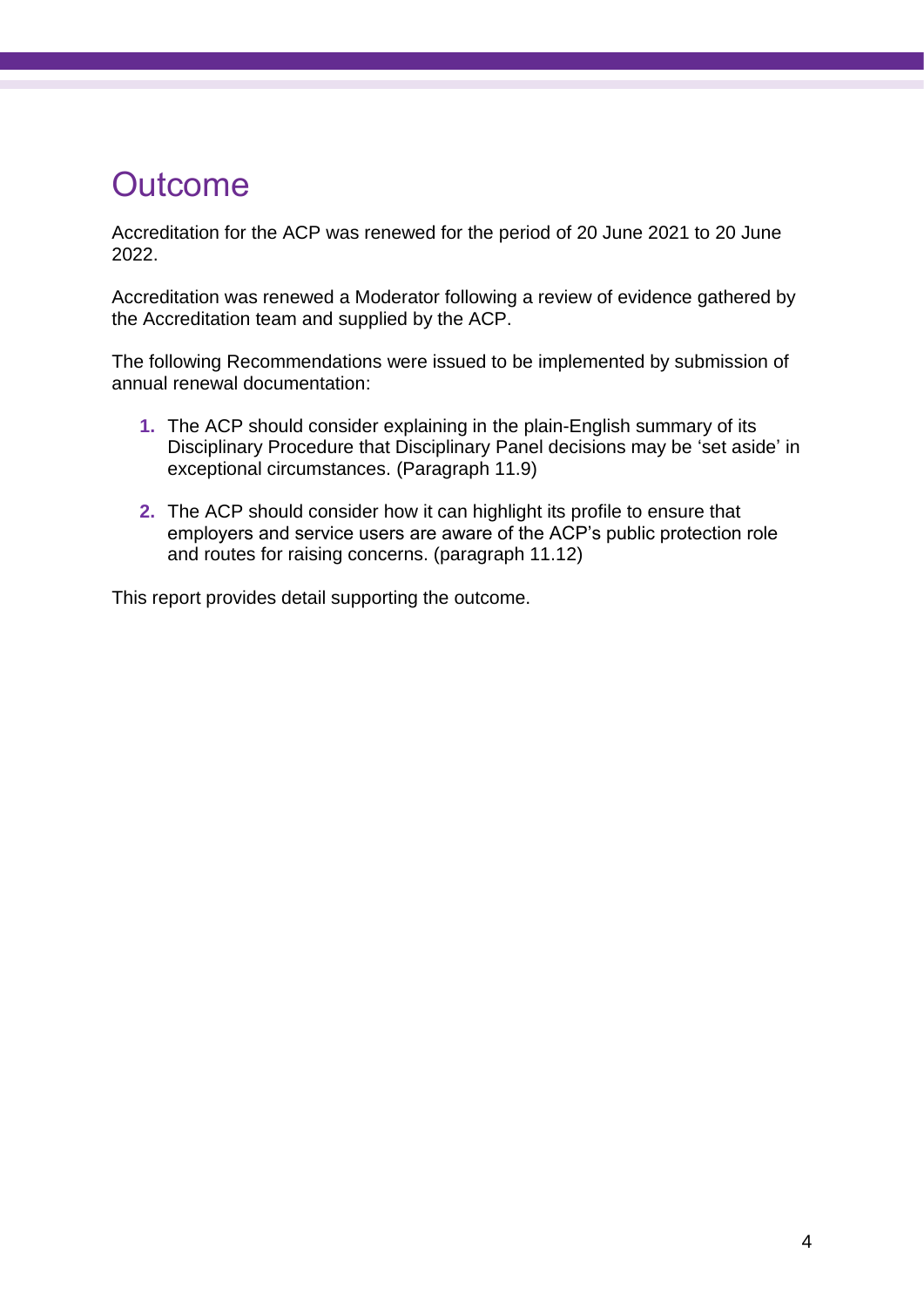### <span id="page-4-0"></span>Assessment against the Standards for Accredited Registers

**Standard 1: the organisation holds a voluntary register of people in health and/or social care occupations**

- 1.1 The ACP reported a slight increase of registrant numbers over the previous year of accreditation (from 681 to 700).
- 1.2 The Authority found that this Standard continued to be met.

**Standard 2: the organisation demonstrates that it is committed to protecting the public and promoting public confidence in the occupation it registers**

- 2.1 The ACP reported that its Diversity and Equality Working Group (DEWG) had developed an organisational Diversity and Equality Plan. Development took account of findings from its diversity survey that had been issued during ACP's 2021 registration processes and the issues raised in its BAME (Black, Asian, and minority ethnic) Forum. The ACP reported that the 'actions from the plan have now been incorporated into the Business Plan for 2021/22 with an expectation that all committees will incorporate this into their work'.
- 2.2 The ACP 'sets the standards for training as a Child and Adolescent Psychotherapist, the competences achieved through the training and quality assures training providers' as set out at: Standards of Training | Association of [Child Psychotherapists \(childpsychotherapy.org.uk\).](https://childpsychotherapy.org.uk/acp-register-standards/standards-training-0) The ACP recorded in its [November 2020 Board minutes](https://childpsychotherapy.org.uk/sites/default/files/civicrm/persist/contribute/files/summary%20Board%20minutes%2027.11.20.pdf) that 'Health Education England had let the ACP know that they had successfully bid for money to support students doing pre-clinical courses, to support people in the regions and from BAME backgrounds. The money is associated with NHS England's People Plan and developing the workforce.'
- 2.3 The Authority noted that the ACP has produced information for the benefit of families during the Covid-19 pandemic. The ACP also published other [information](https://childpsychotherapy.org.uk/resources-families/covid-19-information-families) including links [Digital safety and wellbeing kit from the Children's](https://www.childrenscommissioner.gov.uk/coronavirus/digital-safety-and-wellbeing-kit/)  [Commissioner for England](https://www.childrenscommissioner.gov.uk/coronavirus/digital-safety-and-wellbeing-kit/) and links to other external resources.
- 2.4 The Authority found that this Standard continued to be met.

#### **Standard 3: risk management**

- 3.1 When applying for Accreditation and at annual review, registers provide a risk matrix demonstrating their identification and mitigation of risks to the public associated with their registrants' practice, including their personal behaviour, technical competence, and business practice. Registers detail the likelihood and impact of risks and any mitigations.
- 3.2 The ACP had incorporated actions taken to mitigate risks related to the Covid-19 pandemic into its risk matrix. The ACP had for example, added to its mitigating actions for risk of sexual boundaries violations: 'Members need to ensure that careful consideration is given to the setting of the therapy when working by video, particularly their own setting but also that of the patient to the extent that can be controlled and that boundaries are maintained. Advice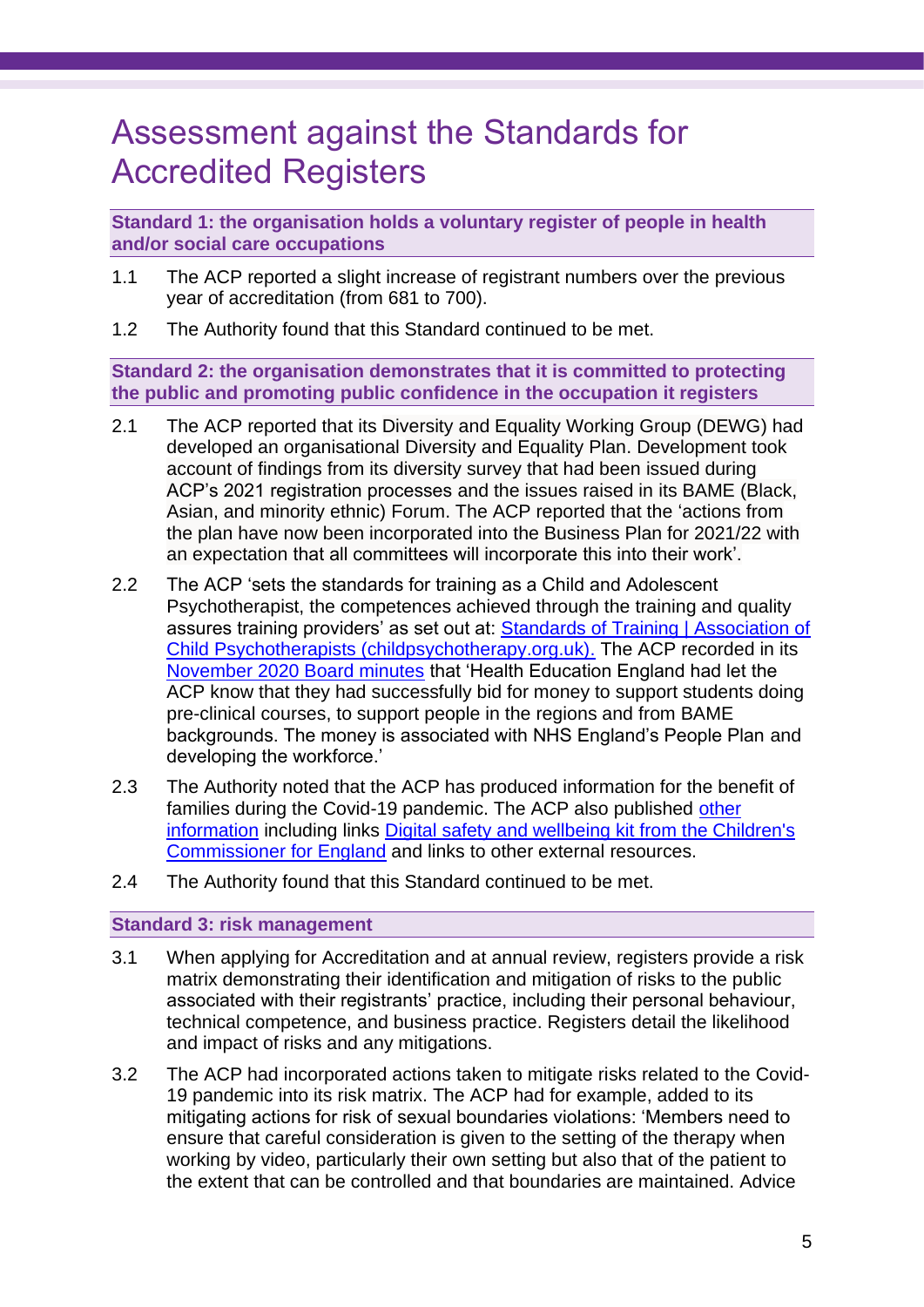on this was given as part of ACP Covid-19 guidance which will now be incorporated into ongoing guidance on digital working.'

- 3.3 The ACP added a risk regarding 'concerns about the 'burnout' of staff in overstretched services or working on their own and which has been accentuated by the pandemic.' The ACP was addressing this through additional CPD to support members, work discussion groups for supervisors, and its increased member engagement through regional networks and supported clinical networks.
- 3.4 ACP registrants may work in the NHS or in other services where risks are managed by the employer, or in independent practice. The ACP demonstrated awareness of risks that may occur in independent practice such as the use of 'Clinical Trustees' to assure that continuity of therapy should a registrant be unable to practice, for example due to serious illness. The ACP has an Independent Practice Group that reports to its Professional Standards Committee and Operations & Liaison Committee. The ACP's Board stated that independent practice would be on the Board agenda regularly as well.
- 3.5 The Authority found that this Standard continued to be met.

**Standard 4: the organisation demonstrates that it has sufficient finance to enable it to fulfil its voluntary register functions effectively including setting standards, education, registration, complaints and removal from the register**

- 4.1 The ACP reported it had not increased registration fees due to financial challenges for registrants arising from the Covid-19 pandemic. The ACP had permitted registration fees to be paid by instalment for registrants with financial difficulties.
- 4.2 As part of its due diligence, the Accreditation team reviewed records from Companies House and noted the ACP appeared to be financially sustainable.
- 4.3 The Authority found that this Standard continued to be met.

**Standard 5: the organisation demonstrates that it has the capacity to inspire confidence in its ability to manage the register effectively**

- 5.1 There were no significant changes reported or noted in the past year.
- 5.2 The Authority found that this Standard continued to be met.

**Standard 6: the organisation demonstrates that there is a defined knowledge base underpinning the health and social care occupations covered by its register or, alternatively, how it is actively developing one. The organisation makes the defined knowledge base or its development explicit to the public**

6.1 The ACP commissioned the Anna Freud National Centre for Children and Families and UCL (University College London) to conduct a new systematic review of the evidence-base for psychoanalytic and psychodynamic psychotherapy with children and adolescents. This was set out on the [Evidence Base | Association of Child Psychotherapists](https://childpsychotherapy.org.uk/resources-professionals/evidence-base)  [\(childpsychotherapy.org.uk\)](https://childpsychotherapy.org.uk/resources-professionals/evidence-base) page of ACP's website.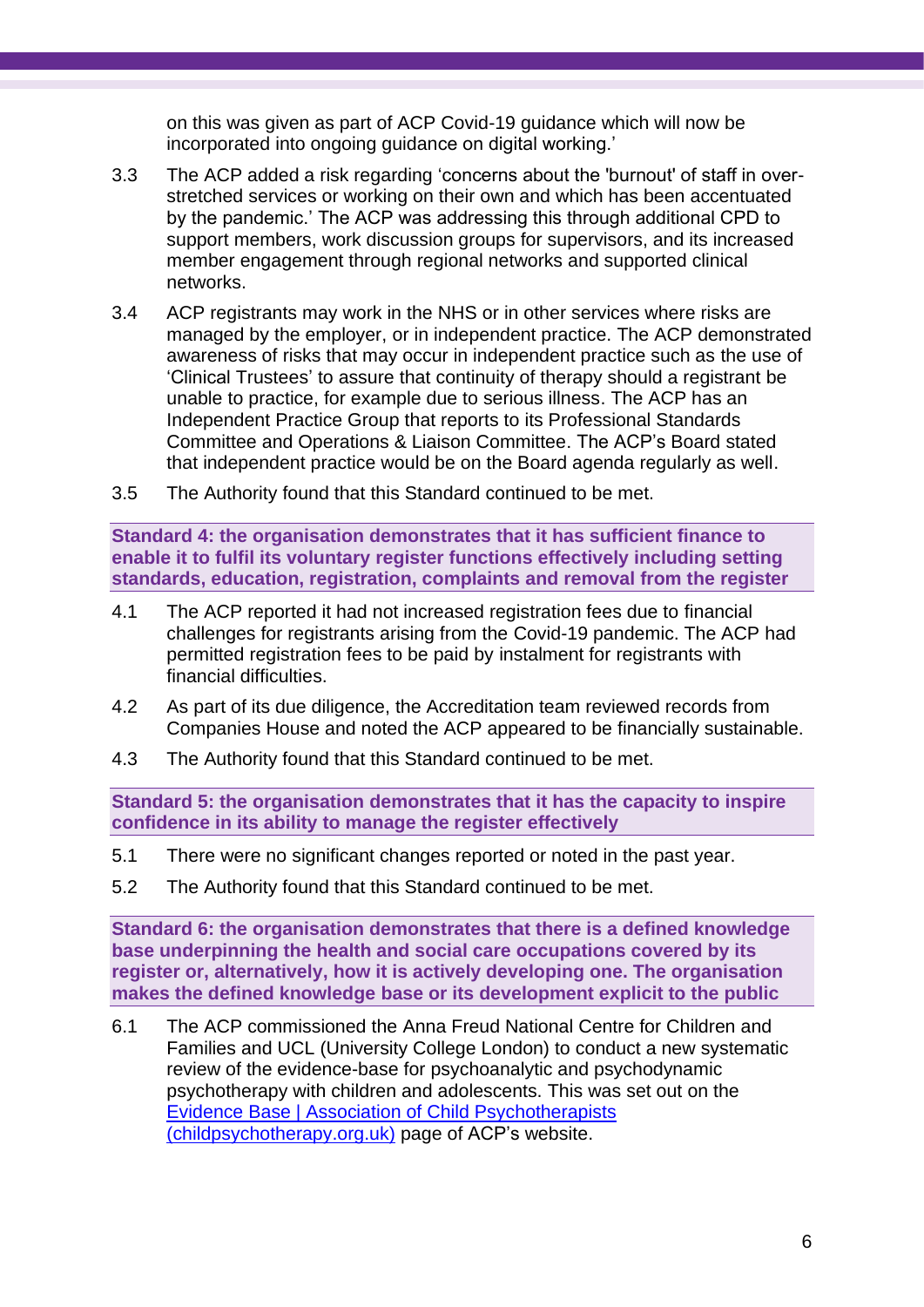- 6.2 The systematic review and a ['Brief Summary of Systematic Review of](https://childpsychotherapy.org.uk/sites/default/files/documents/a%20brief%20summary%20of%20an%20update%20and%20narrative%20synthesis.%20ACP%20Summary%20%28January%202021%29.pdf)  [Evidence of Effectiveness'](https://childpsychotherapy.org.uk/sites/default/files/documents/a%20brief%20summary%20of%20an%20update%20and%20narrative%20synthesis.%20ACP%20Summary%20%28January%202021%29.pdf) stated: 'the research reviewed in this study makes it possible to identify some tentative indications about who is likely to benefit most (or least) from psychodynamic child psychotherapy, and to indicate which forms of psychodynamic therapy might be most effective.'
- 6.3 The summary also highlighted an 'increasing need to pay attention to the findings of qualitative research, including studies of client experience and service-user preferences' to 'help to identify helpful and unhelpful aspects of therapy and puts the needs and experiences of children, young people and families at the heart of evidence-based practice.'
- 6.4 The ACP's [Scientific Development Annual Report 2020](https://childpsychotherapy.org.uk/sites/default/files/civicrm/persist/contribute/files/Scientific%20Development%20Annual%20Report%202020.pdf) highlighted that the research brief of ACP's Scientific Development Committee is to 'promote and support research activity within the profession and to equip our membership with 'research literacy ' skills' which would allow it to support a growing engagement with research within the child psychotherapy profession.
- 6.5 The Authority found that this Standard continued to be met.

#### **Standard 7: governance**

- 7.1 ACP's Board has six Executive Directors, five Lay Non-Executive Directors, one practitioner Non-Executive Director and two Deputy Directors. The ACP reported recent changes to its Board: two Lay Non-Executive Directors stated in July 2020. ACP's new Chair, Vice Chair and Director of Finance started in January 2021.
- 7.2 The ACP's January 2021 Board minutes noted that it had agreed changes to its rules to hold general meetings online, to allow electronic voting by ballot in advance, and to clarify the procedure by which its Chair is appointed.
- 7.3 The Authority noted that minutes of ACP Board Meetings, Annual General Meeting, Chair and Committee reports remain available for download on the ACP website.
- 7.4 The ACP's Scrutiny Group composed of the Board's Vice Chair and three lay Non-Executive Directors) had conducted a review on how the ACP adheres to four of the Standards for Accredited Registers (6, 7.c, 7.e and 7.f). The Authority checked the report and noted conclusions and recommendations, which included developing its communication strategy to assure aligned with its public protection role.
- 7.5 The ACP's communications are managed by its Operations and Liaison Committee. The Committee's 2020 Annual Report highlighted social media work to 'promote the activities of our members to the public, reiterating some of our key campaign messages, as well as engaging with content from partner organisations and supporting their campaigns'.
- 7.6 At the previous annual review, the Authority had noted a suggestion by the ACP's Scrutiny Group recommending that complaints information be added to the front page of the ACP website. The ACP had advised it had considered this to be unnecessary as its updated website made complaints information easier to find. In line with previous decisions for other Accredited Registers, the Authority issued a Recommendation that the ACP consider how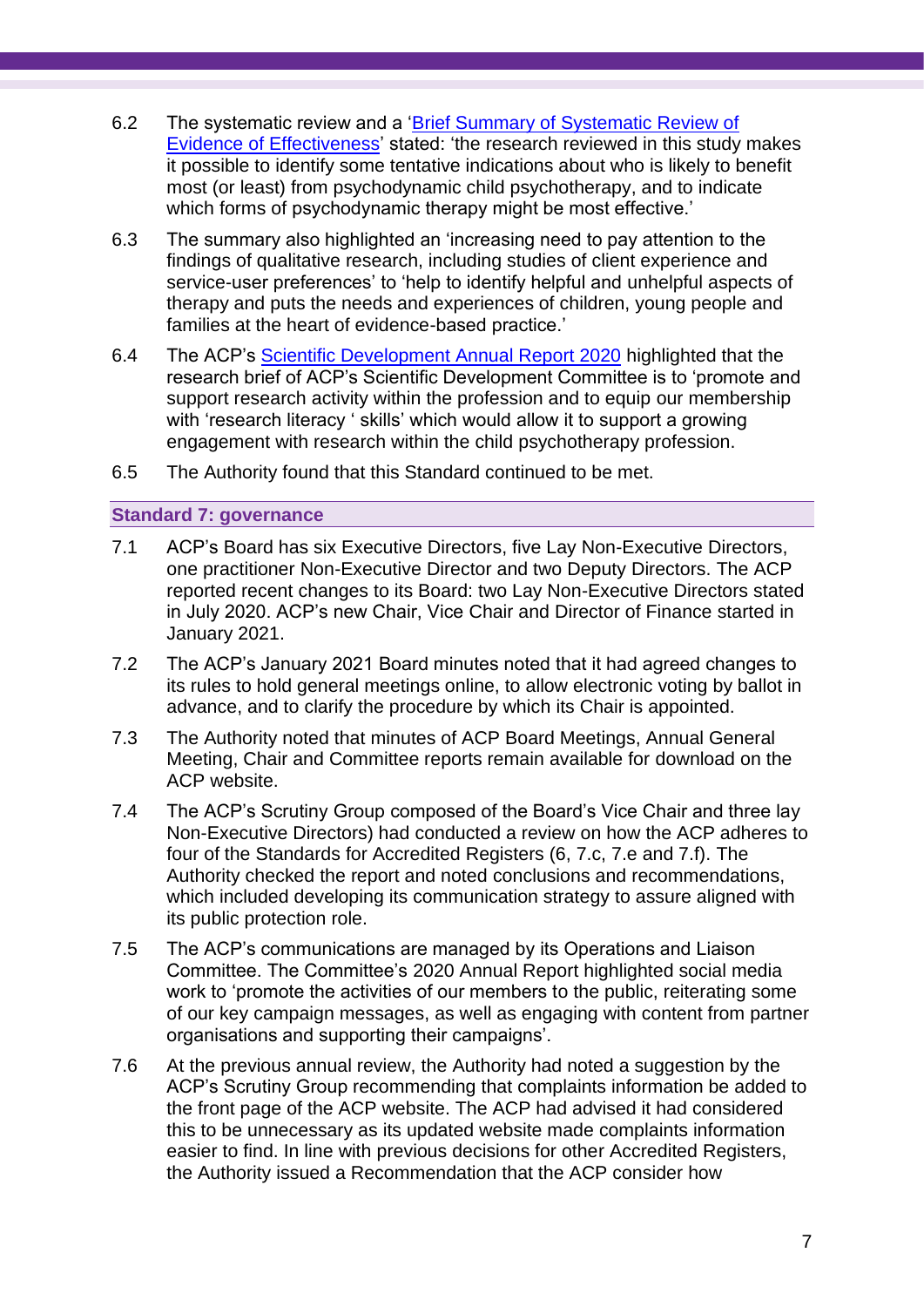complaints information be made more accessible, for example by adding links to the website-footer and/or general contact page.

- 7.7 The ACP advised it had added a [How to Complain | Association of Child](https://childpsychotherapy.org.uk/acp-register-standards/how-complain-0)  [Psychotherapists \(childpsychotherapy.org.uk\)](https://childpsychotherapy.org.uk/acp-register-standards/how-complain-0) link to the footer of the register website, which is accessible from all pages. This link is also available from the [ACP Register & Standards | Association of Child Psychotherapists](https://childpsychotherapy.org.uk/acp-register-standards)  [\(childpsychotherapy.org.uk\)](https://childpsychotherapy.org.uk/acp-register-standards) dropdown, also available from all pages. This leads to the [Complain about an ACP Member | Association of Child](https://childpsychotherapy.org.uk/acp-register-standards/how-complain-0/complain-about-acp-member)  [Psychotherapists \(childpsychotherapy.org.uk\)](https://childpsychotherapy.org.uk/acp-register-standards/how-complain-0/complain-about-acp-member) which includes full and 'plain English' complaints information.
- 7.8 The Authority found that the Recommendation had been considered.
- 7.9 The Authority found that this Standard continued to be met.

#### **Standard 8: setting standards for registrants**

- 8.1 At the previous annual review, the Authority had checked the ACP's approach to registrants' advertising and social media. The ACP provided information about 'How to Advertise' but did not provide guidance on Advertising Standards Authority (ASA) guidelines or UK Code of Non-broadcast Advertising and Direct & Promotional Marketing (CAP) Codes. The Authority considered that it would be of benefit for registrants working independently to be aware of such requirements. The Authority issued a Recommendation for the ACP to consider including information within its guidelines that could assist independent practitioners (registrants working outside of NHS settings) to ensure their advertising was in-line with ASA/CAP codes.
- 8.2 The ACP added test to its [Independent Practice Guidelines:](https://childpsychotherapy.org.uk/independent-practice-guidelines)

'When advertising on social media/and or through a website Independent Practitioners need to be aware of the Advertising Standards Authority (ASA) guidelines and to ensure their advertising is in line with ASA/CAP (Code of Advertising Practice). The code states that 'advertisements are required to be legal, decent, honest and truthful'. Further information about the ASA and the CAP Codes can be found at www.asa.org.uk'.

- 8.3 The Authority found that the Recommendation had been considered.
- 8.4 The Authority found that this Standard continued to be met.

#### **Standard 9: education and training**

- 9.1 The ACP's September 2020 Board Minutes set out that the Board had agreed to join the [Scope of Practice and Education \(SCoPEd\)](https://www.bacp.co.uk/about-us/advancing-the-profession/scoped/) project to develop shared standards for counselling and psychotherapy with individual adults.
- 9.2 The ACP's [September 2020 Board Minutes](https://childpsychotherapy.org.uk/sites/default/files/civicrm/persist/contribute/files/Summary%20Board%20minutes.%2025.09.20.pdf) noted developments in the [National Child and Adolescent Psychotherapy Training Scheme.](https://childpsychotherapy.org.uk/training-events-0/how-train-child-and-adolescent-psychotherapist) Increased funding had led to 25% increase of training places. The ACP had also worked on alignment of the CAPT curriculum with the NHS Long Term Plan, which applies to England only.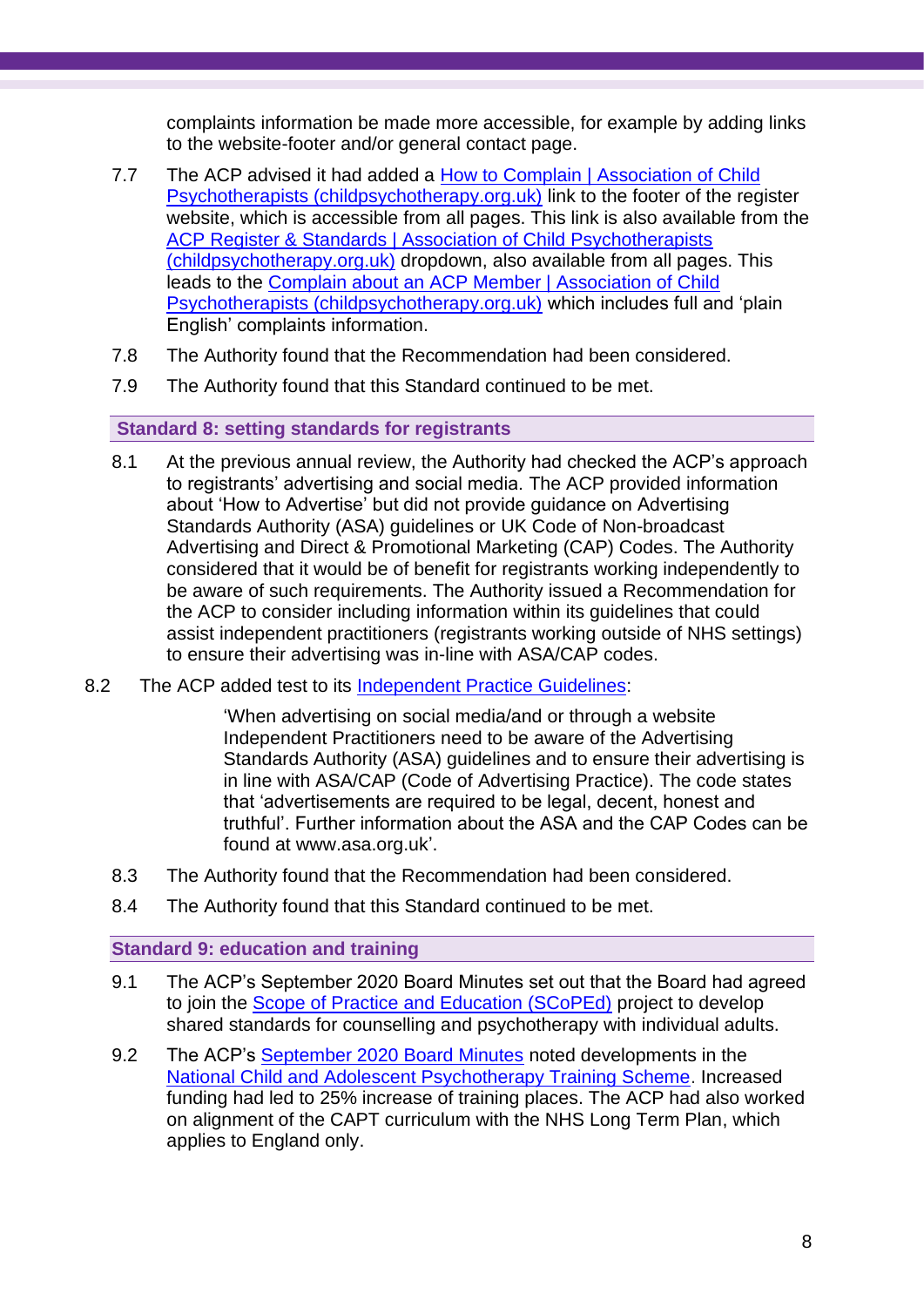- 9.3 The Authority asked the ACP if the alignment of the CAPT curriculum with the NHS Long Term Plan could result in significant changes to training standards for existing or future registrants. The ACP responded that the implications of the review such as changes to the ACP competence framework and training standards were under consideration. The Authority highlighted that proposed changes should be reported should they potentially affect our understanding of how the ACP sets appropriate standards for education and training.
- 9.4 The ACP reported that its Quality Assurance Framework for Training and the Competence Framework had been amended to clarify that adjunctive therapies are not part of the qualifying competences of CAPTs. The ACP had previously advised that registrants practicing outside its defined scopes of competence were expected to register with appropriate bodies.
- 9.5 The ACP highlighted its [Statement of Variance](https://childpsychotherapy.org.uk/acp-register-standards/standards-training-0/statement-variance) setting out how it would assure competence of trainees whose courses had changed due to the Covid-19 pandemic. The statement advised that it was for 'training school to evaluate each trainee's readiness' through use of the ACP competence framework.
- 9.6 The Authority found that this Standard continued to be met.

#### **Standard 10: management of the register**

- 10.1 The Authority checked a sample of ACP registrants' websites as part of its regular assessment and noted that no concerns were raised.
- 10.2 The Authority had considered the ACP's approach to the Covid-19 pandemic at the previous annual review. The ACP website had produced guidance for Child and Adolescent Psychotherapists and other professionals working during the COVID-19 pandemic. The ACP had linked to [Resources from Child](https://www.camhs-resources.co.uk/downloads)  [and Adolescent Mental Health Services \(CAMHS\) to help young people,](https://www.camhs-resources.co.uk/downloads) government guidance on [How to support young people's mental health and](https://www.gov.uk/government/publications/covid-19-guidance-on-supporting-children-and-young-peoples-mental-health-and-wellbeing/guidance-for-parents-and-carers-on-supporting-children-and-young-peoples-mental-health-and-wellbeing-during-the-coronavirus-covid-19-outbreak)  [wellbeing during the COVID-19 crisis,](https://www.gov.uk/government/publications/covid-19-guidance-on-supporting-children-and-young-peoples-mental-health-and-wellbeing/guidance-for-parents-and-carers-on-supporting-children-and-young-peoples-mental-health-and-wellbeing-during-the-coronavirus-covid-19-outbreak) and produced its own guidance on [Helping your child with coronavirus questions and worries](https://childpsychotherapy.org.uk/node/1409/)
- 10.3 The ACP reported that it had aligned the dates of annual re-registration with annual CPD returns, from January to December. CPD audit outcomes are reported in the ACP's [Professional Standards Annual Report.](https://childpsychotherapy.org.uk/sites/default/files/civicrm/persist/contribute/files/Professional%20Standards%20Annual%20Report%202020.pdf)
- 10.4 The ACP's [January 2021 Board minutes](https://childpsychotherapy.org.uk/sites/default/files/civicrm/persist/contribute/files/Board%20minutes%20summary.%20January%202021.pdf) noted that approved, non-registrant 'Supervising Associates' could provide supervision of ACP registrants and authorise their CPD returns. The ACP's CPD Guidelines November 2020 .pdf (childpsychotherapy.org.uk) set out that 'a Supervisory Associate is expected to be a professional who is registered with an appropriate professional body, who has a psychoanalytic training (which would have included intensive cases in training) and substantial experience of supervising and clinical work with children and adolescents.
- 10.5 The Authority found that this Standard continued to be met.

**Standard 11: complaints and concerns handling** 

<span id="page-8-0"></span>11.1 The ACP reported that three complaints against registrants had been received. None had escalated past ACP's screening or Investigation Panels.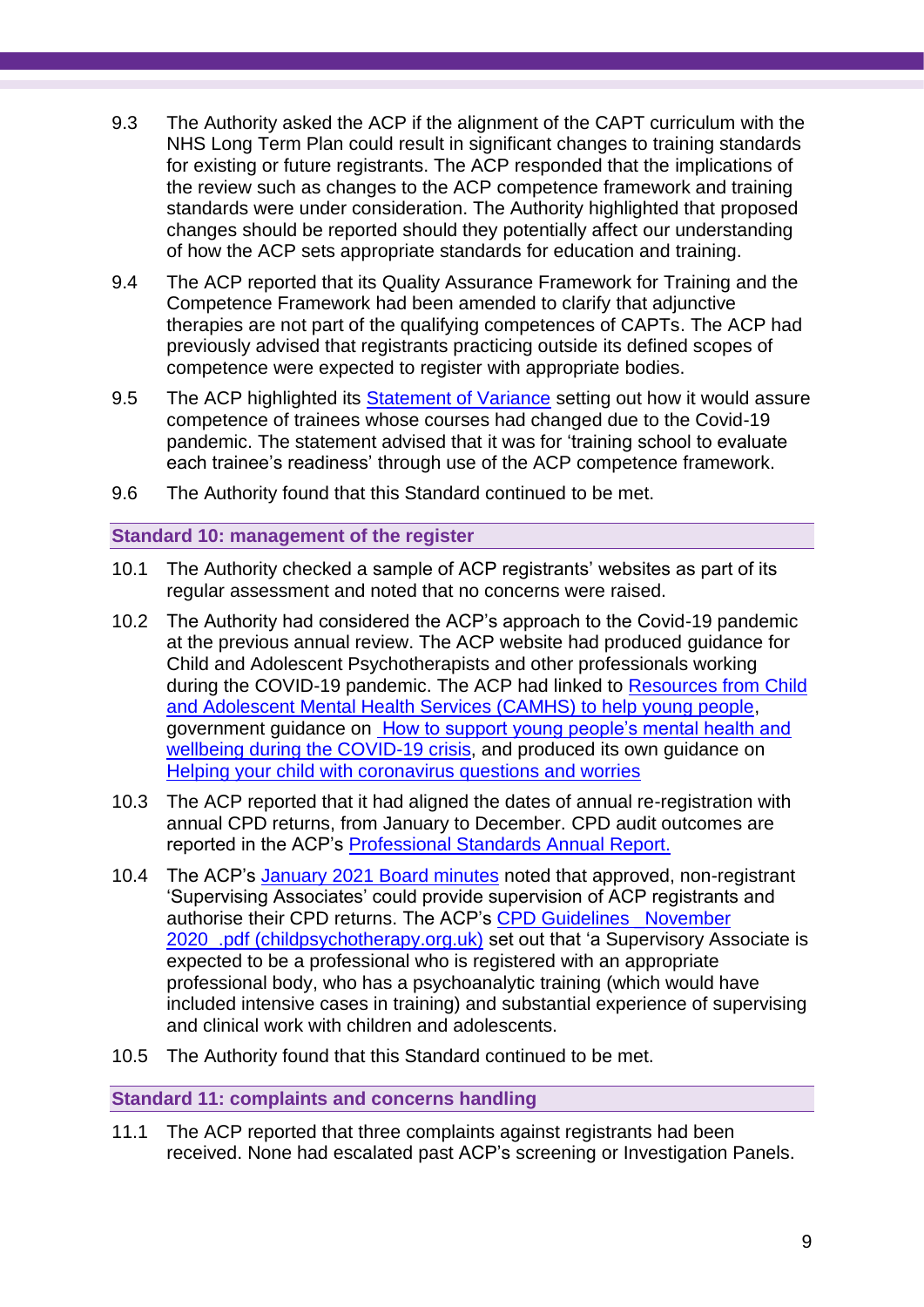- 11.2 The Authority noted the ACP Board's requirement to be made aware of new, outstanding, and resolved complaints. This was stated to be in the interest of monitoring complaints for the protection of the public, and awareness of potential financial risks resulting from complaints processes. It was not suggested the Board would have any influence on complaints processes or outcomes.
- 11.3 At the previous annual review, the Authority noted that ACP's currently published 'Summary of ACP Complaints Process' was outdated – it had not mentioned ACP's 'Practice Review process' and website links were broken. The Authority noted it would be helpful to complainants and registrants to provide a plain-English description of complaints routes, including the aims of the Practice Review process. The Authority issued a Recommendation for the ACP to consider implementing these actions.
- 11.4 The ACP published its [Disciplinary Procedure. March 2021 -](https://childpsychotherapy.org.uk/sites/default/files/civicrm/persist/contribute/files/Disciplinary%20Procedure.%20March%202021%20-%20plain%20English.pdf) plain English summary alongside its full [disciplinary procedure](https://childpsychotherapy.org.uk/sites/default/files/civicrm/persist/contribute/files/Disciplinary%20Procedure.%20March%202021.pdf) at Complain about an ACP [Member | Association of Child Psychotherapists \(childpsychotherapy.org.uk\).](https://childpsychotherapy.org.uk/acp-register-standards/how-complain-0/complain-about-acp-member) The summary broadly explains the complaints process and provides a flowchart showing procedures and timings from receipt of the complaint to potential outcomes.
- 11.5 The team checked the ACP's updated [Complain about an ACP Member |](https://childpsychotherapy.org.uk/acp-register-standards/how-complain-0/complain-about-acp-member)  [Association of Child Psychotherapists \(childpsychotherapy.org.uk\)](https://childpsychotherapy.org.uk/acp-register-standards/how-complain-0/complain-about-acp-member) page which explains its approach, links to the relevant documents, and discusses the support it can provide to those raising concerns against registrants.
- 11.6 The Authority found that the Recommendation had been considered.
- 11.7 The Authority had also asked the ACP at the previous annual review if complainants had the ability to appeal complaints decisions or ask the ACP to review a decision if felt it to be inadequate. The ACP confirmed that complainants could petition to have Disciplinary Panel decisions set aside if suitable new evidence was available or could provide evidence that a decision was procedurally unfair. Complainants could also provide their feedback on whether referring a registrant to the Practice Review was appropriate. The Authority had issued a Recommendation for the ACP to ensure routes of appeal were made clear within its Disciplinary Procedures and supporting guidance.
- 11.8 The ACP advised that its Ethical Practice Group and Professional Standards Committee considered the Recommendation and decided not to update its procedures or highlight the ability to appeal further. The ACP set out the robustness of its process and risks posed from adding to its procedures or guidance. Grounds for the ACP to exercise its [Power to set aside in response](https://childpsychotherapy.org.uk/sites/default/files/civicrm/persist/contribute/files/Disciplinary%20Procedure.%20March%202021.pdf)  [to concerns](https://childpsychotherapy.org.uk/sites/default/files/civicrm/persist/contribute/files/Disciplinary%20Procedure.%20March%202021.pdf) were set out in the Disciplinary Procedures.
- 11.9 The Authority noted that the [plain English summary](https://childpsychotherapy.org.uk/acp-register-standards/standards-practice/disciplinary-procedure) stated that the 'member against whom a complaint is made can appeal a decision made by the Disciplinary Panel or the Practice Review' but did not refer to the ACP's power to set aside. The ACP had confirmed that the complete Disciplinary Procedures were provided to all parties to a complaint.
- 11.10 The Authority noted the ACP's consideration of the Recommendation. The Authority also noted a concern received by the Authority through the 'Share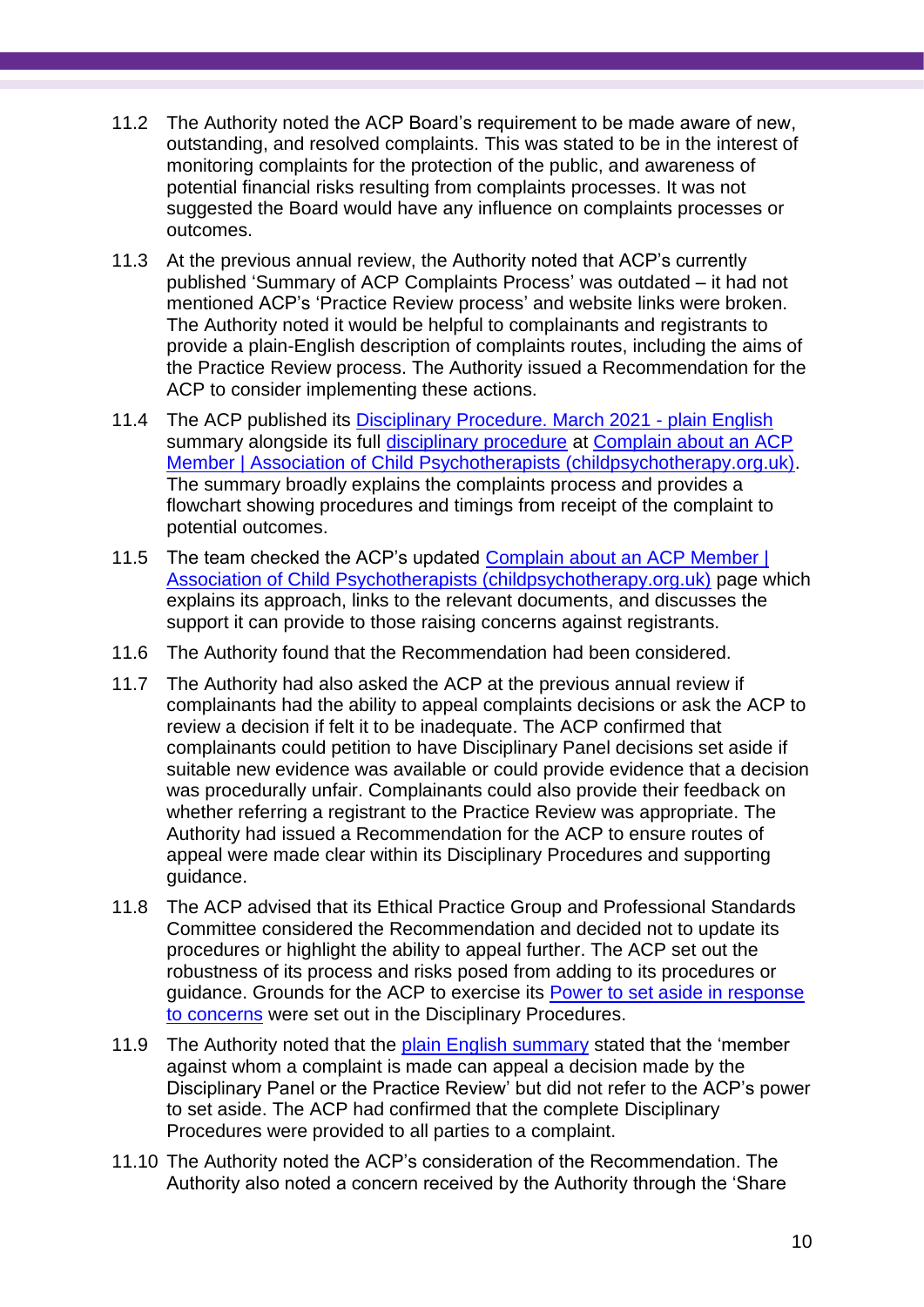Your Experience' process regarding a request by a complainant to investigate the way ACP's panel had carried out its role. The ACP had considered this a request to 'set aside' and not accepted the request as it had been received outside the 21-day timeframe set out in its Disciplinary Procedures.

- 11.11 The Authority issued a new Recommendation for the ACP to consider explaining in the plain-English summary of its Disciplinary Procedure that Disciplinary Panel decisions may be 'set aside' in exceptional circumstances. (Recommendation One). This could assure fairness within ACP's complaints procedures by providing relevant information for all parties.
- 11.12 When considering the ACP's compliance with this Standard the Authority noted that where registrants worked within the NHS, there was a risk that employers and service users may not be aware that the ACP should be advised if concerns were raised. ACP registrants are required to inform the ACP if they are subject to disciplinary investigations by their employer or other regulatory body however there was a risk of this not occurring. In line with decisions issued to other Accredited Registers, the Authority issued a Recommendation for the ACP to consider how it can highlight its profile to ensure that employers and service users are aware of the ACP's public protection role and routes for raising concerns. (Recommendation Two)
- 11.13 The Authority found that this Standard continued to be met.

#### **Share your experience**

- 12.1 The Authority received one response to the Share Your Experience process.
- 12.2 The submission raised a concern about the handling of complaint against an ACP registrant. The complainant had alleged that the registrant made a diagnosis outside of their training, and ACP registrants' scope of competence, which had a harmful effect. The complainant then raised concerns about the handling of the complaint but felt they had not received a satisfactory resolution.
- 12.3 The Authority considered the submission and the ACP's comments on how it handled this matter. The Authority noted that the complainant's request for a review was considered by the ACP as a 'request to set aside' and refused as it was received outside the allowed timeframe. The Authority addressed this within Standard 11, above.

#### <span id="page-10-0"></span>**Impact assessment**

13.1 The Authority considered the impact of its decision to renew the ACP's accreditation.

#### <span id="page-10-1"></span>**Equality duty under the Equality Act 2010**

- 14.1 The Authority had due regard to its duty under the Equality Act 2010 when considering its decision to reaccredit.
- 14.2 The Authority noted that the ACP had developed its Diversity and Equality Plan and incorporated this into its 2021-2022 business plan. The ACP reported it had worked with CAPT training providers in England 'to secure funding from Health Education England to increase access to the training from